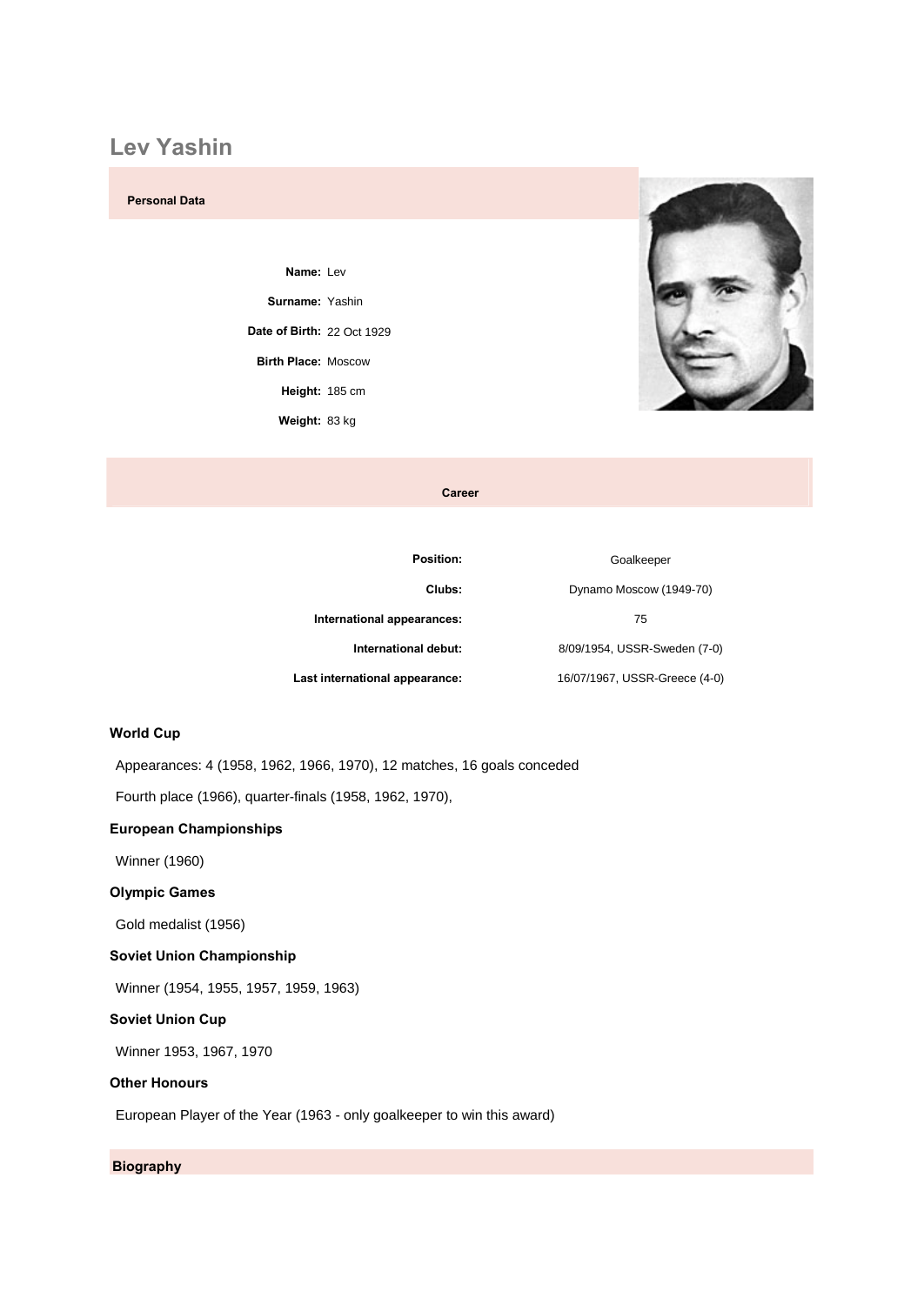### **The Black Spider**

Lev Yashin, the rangy, gangling man in black with the tentacular arms who unwrapped himself across the entrance to the Soviet goal for more than a decade is widely recognised as the best keeper there has ever been.

With his lucky Kabala hat and lean frame he was instantly recognisable both on and on the pitch and was able to play the ball as well with his feet as with his hands, a skill he perhaps acquired during his early career as an ice-hockey goaltender with his future employers in football, Dynamo Mosow. **Olympic Gold**

Following his switch from skates to studs he was quickly spotted by the national selectors, and at the 1956 Olympics he helped his country win the gold medal. Four years later the Soviet team continued their winning ways in Paris and put Yugoslavia to the sword once again, winning the inaugural European Nations Cup 2-1 after extra time.

Once in a while the "Iron keeper", as he was also known, did show that he may



*the Soviet Union protects himselfthe Soviet Union protects*<br> **whe**<br> *bimself after recovering the himself after recovering the* progrephend **progrephend**<br>all in front of German forward **finish**e *Sell in front of German forward* finish<br>Uwe Seeler 25 July 1966 in *during the World Cup semifinal match between Germany*semifinal match between

*Union. Bermany and the Soviet*<br>*Union. Reachedor Contract of Contract final with <sup>a</sup> 2-1 victory. Dinamo*

*Moscow's captain* and *Dinamo Moscow's captain and<br>oalkeeper Lev Yachine (L) stands to English midfielder Bobby*

have not have had eight arms and legs after all.

the ordinary - he conceded a goal from a corner.

the tie eventually ended in a 4-4 draw.

For example, the Soviet team was leading Colombia 4-1 in



Already hailed as the "beginning of the fall" of Yashin, this episode *Lev Yashin from* preceded the Soviet World Cup campaign in England (1966), where, although impressive, the USSR were deprived of further progress by the equally gifted Portugese forward Eusebio and they finished in fourth place. **Ballon d'Or**

On domestic soil Yashin continued to collect titles with his only club, Dynamo Moscow, while still attracting his fair share of international attention.



*rachine, пicкnamed are<br>Russian goalkeeper Lev<br>black spider", watches his<br>dives to catch the ball in<br>teammates play during a* res play during a<br>*rward Greaves<br>of the Russian nationalffialth*"of the Russian<br>friendly match between<br>ational soccer team 27<br>play 1971 in Moscow.<br>May 1971 in Moscow. *- Russian goalkeeper Lev YachineRussian goalkeeper Lev<br>black spider", watches his<br>dives to catch the ball in front of English forward Greaves duringfront of English forward Greaves*<br>*match of the Russian*<br>*during the friendly match between and <sup>a</sup> "Rest of the World" selection<u>England and a "Rest of the</u>* 

*black*



 *from the Soviet Union boxes the ball away*Union boxes the ball<br>away from an English away from an English<br>player during the World  $C$ up *first round* soccer *p first round soccer*<br>natch between the *Union and* **Soviet Union and** *Soviet Union and<br>England 08 June 1958 Goteborg. The match endedin Goteborg. The match<br>ended in a 2-2 tie. AFP* PHOTO/PRESSENBILD